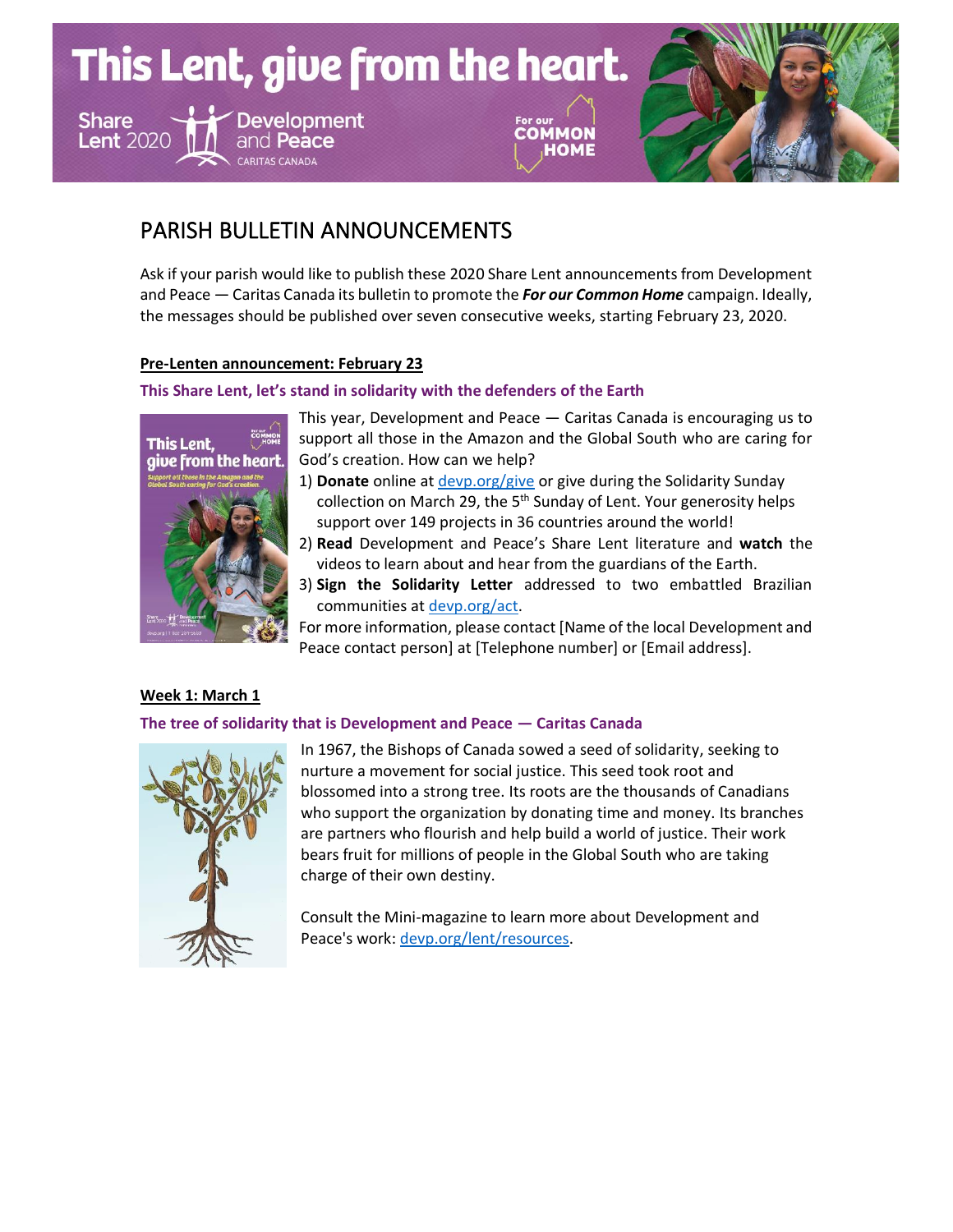## **Week 2: March 8 – International Women's Day**

#### **Yesica: a voice that reverberates from the Amazon to the Synod**



Yesica Patiachi Tayori of the Peru's Harakbut Indigenous community was invited to the Synod of Bishops for the Pan-Amazon Region in October 2019. She said, "*We, the Indigenous peoples, have been, are and will always be the guardians of the forest. But caring for our common home is everyone's responsibility, not just that of Indigenous peoples*." Development and Peace's partner, the Amazonian Centre for Anthropology and Practical Application (CAAAP), helps the Indigenous peoples of the Amazon ensure that their rights and territories are respected.

On this **International Women's Day**, let us salute the courage of women like Yesica, who bravely lead the defence of the land, water and people.

Watch Yesica's testimony at [devp.org/campaign/yesica.](http://devp.org/campaign/yesica)

#### **Week 3: March 15**

#### **The Mura: beset by buffaloes, plagued by potash**



For several years now, the Mura people of Brazil's Amazonas state have sought to assert their claim to their ancestral lands. To their frustration however, it has been much easier for cattle herders and a potash mine to occupy and control those lands than it has been for them to have their rights respected. Development and Peace's partner, the Indigenous Missionary Council (CIMI), helps them advocate for, defend and publicize their cause more effectively.

"*On behalf of the Mura in my region, I want to thank Canadians. We are very happy to have your support. It helps us in our struggle to have our rights and our land respected*." — Jeremias Oliveira, representative of the Mura community, Brazil

Watch the Mura's testimony at [devp.org/campaign/mura.](http://devp.org/campaign/mura)

#### **Week 4: March 22**

## **The** *seringueiros***: protectors in peril**



On reserves created by the Brazilian state, the *seringueiros* tap rubber trees and gather nuts and fruits for subsistence. But their lands are now coveted by powerful loggers, hunters, ranchers, soybean farmers, etc. They are facing increasing threats, intimidation and persecution. Despite these hardships, the *seringueiros* prefer remaining in place to tend their beloved forest.

Development and Peace's partner, the Pastoral Land Commission (CPT), supports the *seringueiros* by documenting violations of their rights and by helping them legally contest the seizure of their lands. "*Those who want to help us should immediately come to see what is happening here so that we may keep the forest standing.*" – Ederson Chaves Dias, *seringueiro*, Angelim Reserve, Machadinho d'Oeste

Watch the *seringueiros*' testimony a[t devp.org/campaign/seringueiros.](http://devp.org/campaign/seringueiros)